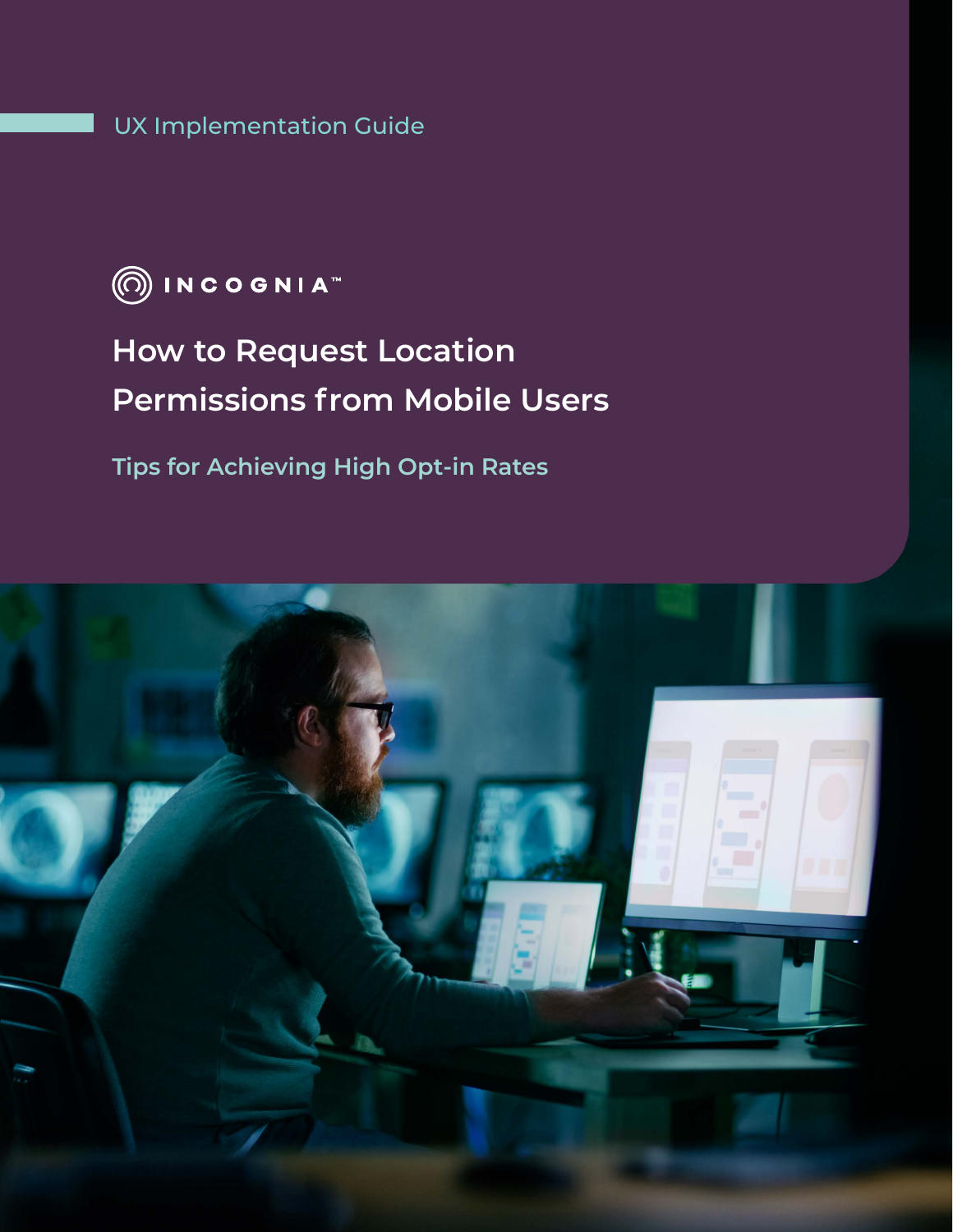## Table of Contents

| 01<br>Overview                                                               | $\overline{3}$ |
|------------------------------------------------------------------------------|----------------|
| 02<br>The impact of Location Permission requests on user conversion          | $\overline{3}$ |
| 03<br>Willingness of users to share their location                           | $\overline{4}$ |
| 04<br>Providing users with a clear motivation                                | 4              |
| 05<br>Providing users with a clear message                                   | 6              |
| 06<br>Categories and types of user messages                                  | 7              |
| 07<br>Strategies for requesting location permission                          | 8              |
| 08<br>When to ask for location permission                                    | 11             |
| 09<br>Case Study: Increasing location permission opt-in rate from 45% to 93% | 13             |
| 10<br>Declaring permissions requests to the app distribution stores          | 14             |
| 11<br>Conclusion                                                             | 15             |
| 12<br>Key Takeaways                                                          | 15             |
| 1 <sub>3</sub><br>References                                                 | 15             |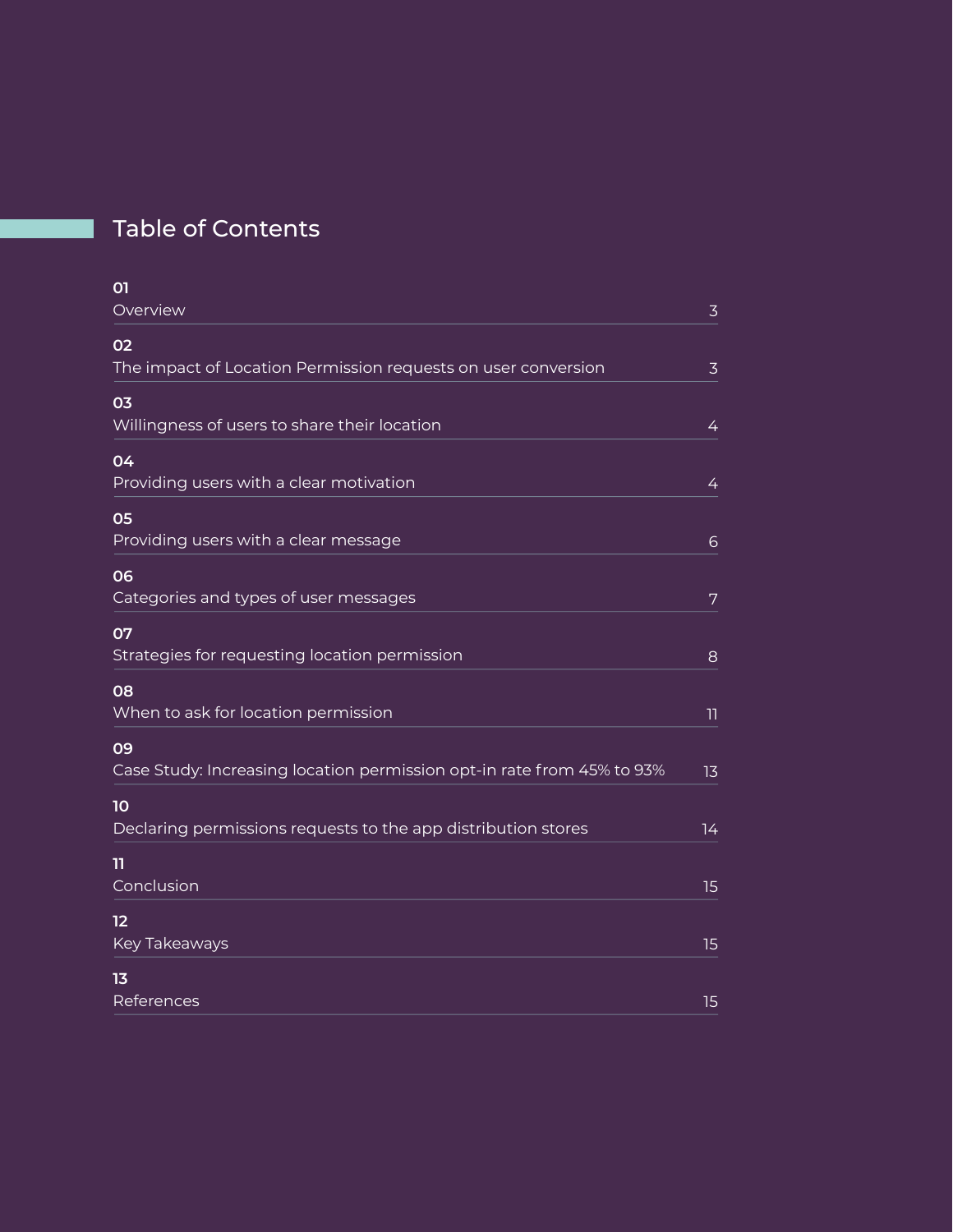## $()$ **Overview**

This document describes how to optimize the request for location permission in mobile applications and achieve increased user opt-in rates. Companies following the best practices provided by Incognia have been able to achieve opt-in rates greater than 90%.

## $O<sub>2</sub>$

## The impact of location opt-in requests on user conversion

Requesting location permission from the user impacts conversion just like any other moment in the mobile user experience. As with other critical points in the digital user journey, such as filling out a form or checking out of a shopping cart, conversion rates can vary considerably based on the context, language and design used to frame the request.

A comparison chart of the conversion rate of different types of online user interactions is shown below.



Online Forms

 $\frac{6}{28}$  ~5% - 74%

E-commerce Shopping Cart

Amazon prime has the highest conversion rate at **74%**

 $24\% - 96\%$ 

Location Permissions Opt-In

Depending on the market segment and user messaging

#### Online Form Fill

Asking users to fill out forms can be frustrating and typically leads to a low conversion rate [1].

#### Shopping Cart

The e-commerce shopping cart conversion rate is very variable, ranging between 5% and 74%. Amazon Prime, which has achieved the best conversion rate in the e-commerce industry with its "single click" check-out, still fails to convert about 26% of the users that put items in their cart [2].

#### Location Permission

For location opt-In, Incognia has observed a wide range of acceptance rates, between 24% to 96% based on the design and timing of the messaging. Following best practices from Incognia, one company was able to increase opt-in rates for location permission from 45% to 93%

#### Key Takeaway

The design and timing of the location permission request message can significantly impact location optin rates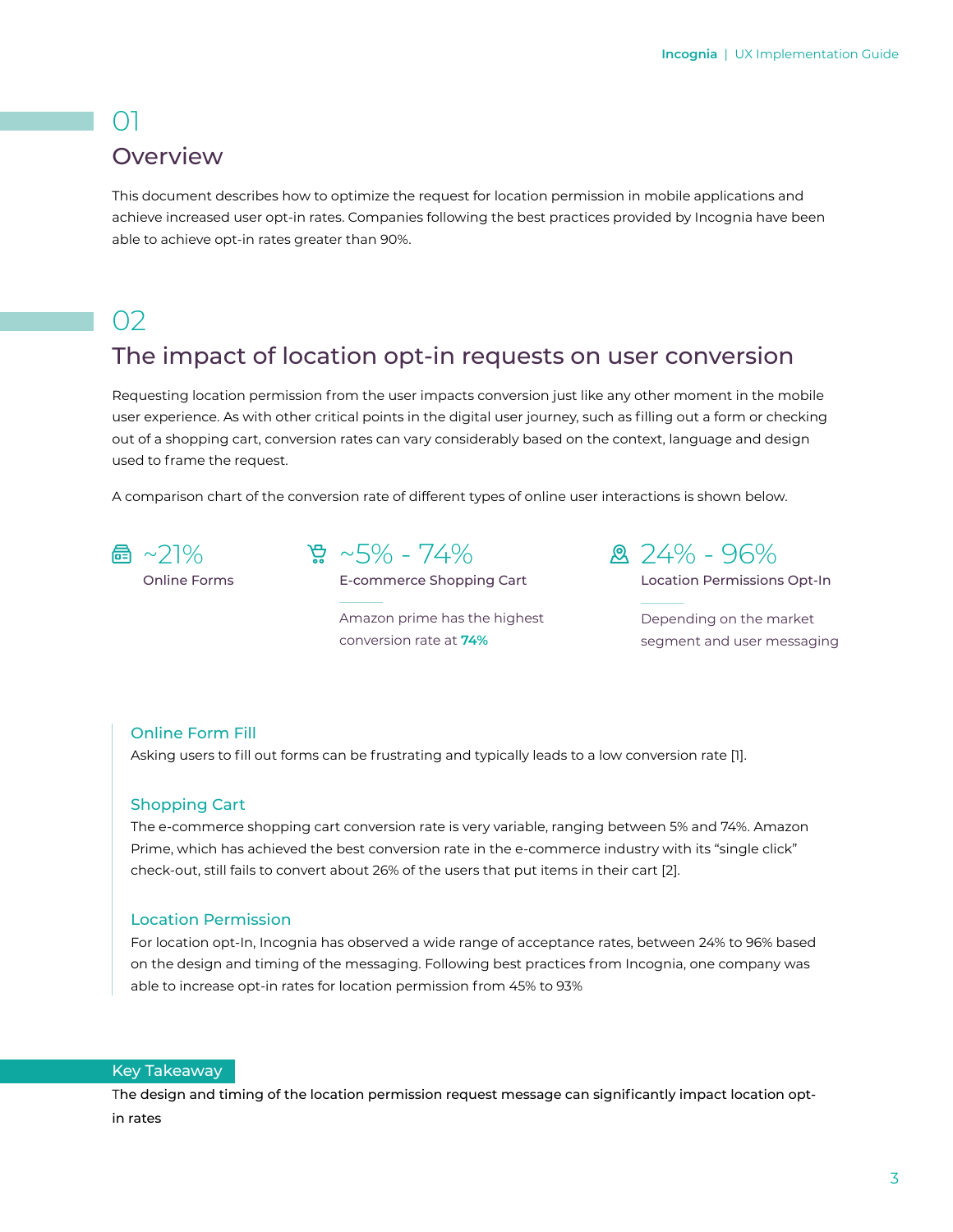## Willingness of users to share their location

There have been various academic UX research studies that assess the user's willingness to share their location with mobile apps. In a study by Carnegie Mellon University [3], they compare different types of permissions (location, phone state, contact, SMS and accounts) that users are asked to grant and the relative willingness by different types of users (conservative, advanced and fence-sitters) to share them. The result of this study, which comprised 800 apps and 1,200 people, was that location opt-in is the permission that is most easily shared by users in each of these groups

#### Comparison of willingness to share information

Positive value index: willing to share (max +2.0) | Negative value index: unwilling to share (min -2.0)



#### Key Takeaway

Users are more willing to share their location than share other types of sensitive mobile data.

## 04

## Location permission opt-in rates

A study of the opt-in rate for location permission conducted at the University of California included a test of approximately 300 users using 700 apps. The apps that rely on location to add value to users (such as Google Maps, GasBuddy and Yelp) have opt-in rate of 90%, while for apps in which the rationale for requesting location is not rooted in a clear value exchange (such as audio streaming services like SoundHound and Shazam) the opt-in rate can dip as low as 50%.



#### Location Permission Opt-In % by Mobile App Type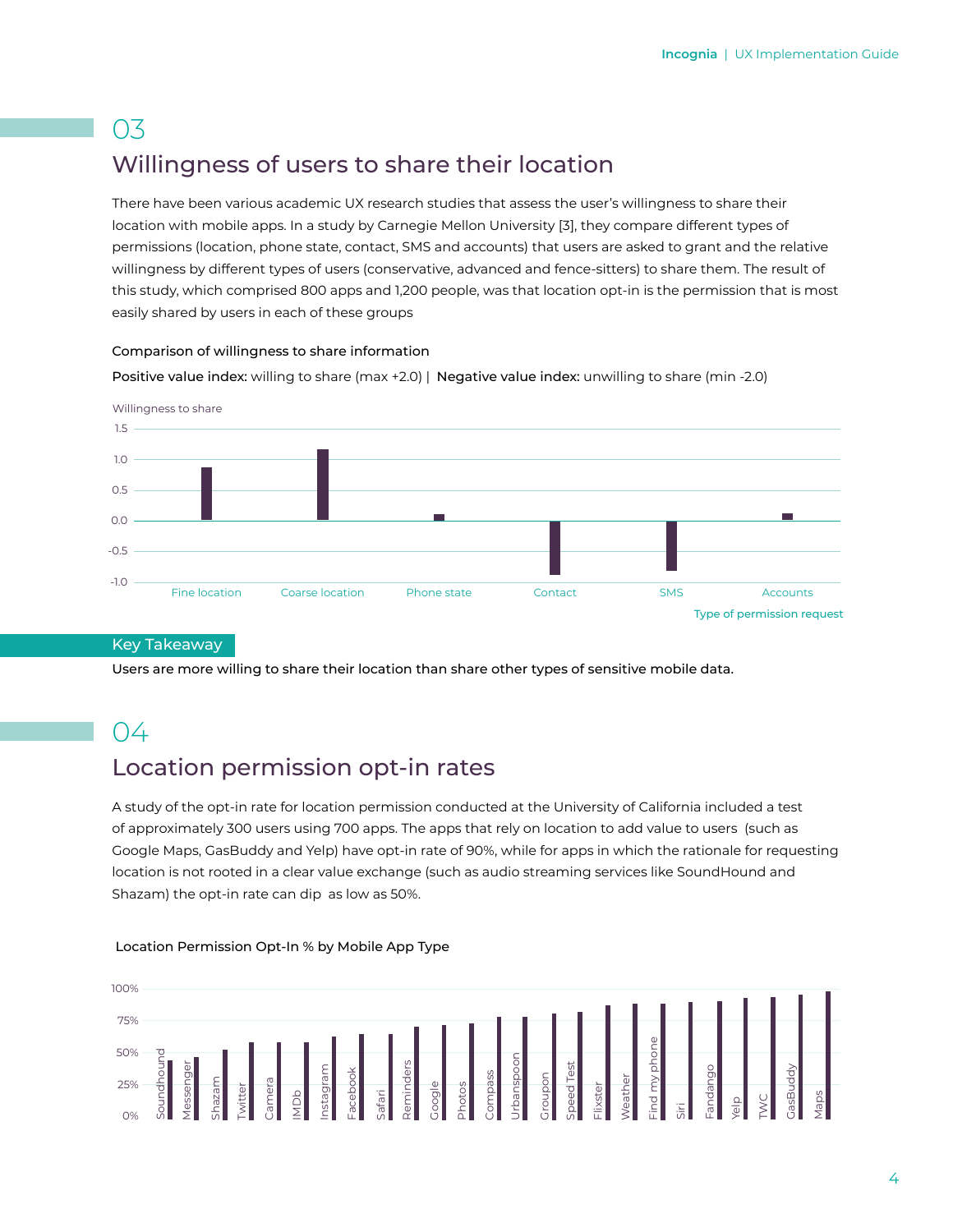If we consider the anonymized data collected from the 200M devices in Incognia's network, the location optin rates vary widely by industry.



#### Average and Highest User Location Opt-in Rate by Industry - Incognia Network Data

#### Online to Offline Delivery

The highest average percentage (~85%) is seen in the "Online to Offline" delivery apps. These apps ask users to share their exact location in exchange for convenience and a seamless delivery experience which is of clear value to the user..

#### Banking & Financial Services

The location opt-in rate is also very high for financial apps ( averages 75% with peaks of over 95%). In this case, location is used as a signal to improve the security of financial transactions.

#### **Ecommerce**

The lowest average opt-in rate is seen in the eCommerce applications (~24%). The data suggests that users do not clearly understand the role played by location in their e-commerce experience and may be skeptical given the use of location-based advertisements by the eCommerce industry.

Another market vertical that has high location opt-in is **Mobile Gaming.** An average opt-in rate of 92% Is driven by the jurisdictional restrictions put in place to restrict the use of certain games to a specific geography.

#### Key Takeaway

When the user clearly understands why their location permission is being requested and can see the value they will receive in exchange, the user is more willing to share their location with the app.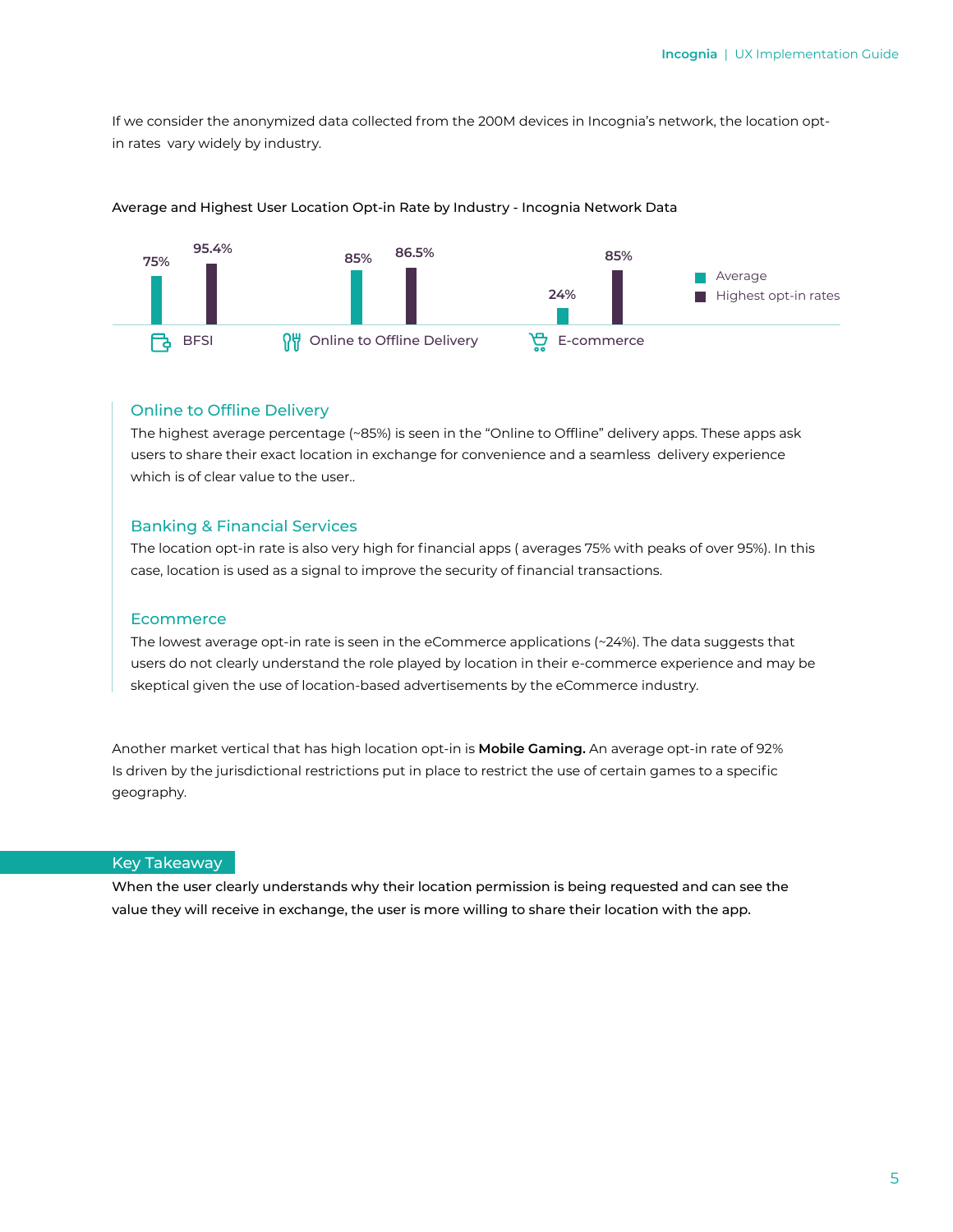## Request location opt-in with a clear message

It is very important to explain clearly in the mobile app why the user is being asked to share their location. Mobile operating systems, such as iOS, offer developers the capability to add a Purpose String to the OS permissions request to explain the rationale behind the request. In the Purpose String, the developer can describe the additional functionality and user benefits enabled when location is shared.

A U.C. Berkeley study [5], investigated the effect of using the Purpose String on a pool of ~700 users. Using a test app the researchers added a randomized Purpose String to the permission request. The addition of a basic Purpose String, regardless of the specific message, increased the opt-in rate by 12%.

#### Opt-in With and Without a Purpose String

| When exploring the differences among possible Purpose String message content, within a subset population |         |  |
|----------------------------------------------------------------------------------------------------------|---------|--|
| <b>Request Type</b>                                                                                      | % Allow |  |
| Permissions Request with a basic Purpose String                                                          | 73.60%  |  |
| Default OS Permissions Request (without Purpose String)                                                  | 62.80%  |  |

of 59 users, the test showed that the most effective messaging can increase opt-in rate by 81%, as compared to the least effective message.

#### Opt-in with Different Types of Purpose Strings

| <b>Purpose String</b>                                                                             | % Opt-in |
|---------------------------------------------------------------------------------------------------|----------|
| <b>[Effective]</b> A reason that clearly explains the users benefits                              | 70.2%    |
| <b>[Basic]</b> "This permission will allow the app to work properly"                              | 52.5%    |
| <b>[Ineffective]</b> An unclear message about Marketing and Advertising that could annoy the user | 38.8%    |

However, based on the same study, the Purpose String seems to be an underutilized resource as only 19% of the permission requests analyzed included a developer-specified explanation.

#### Key Takeaway

Make use of the Purpose String on iOS to clarify the reason for requesting location permissions.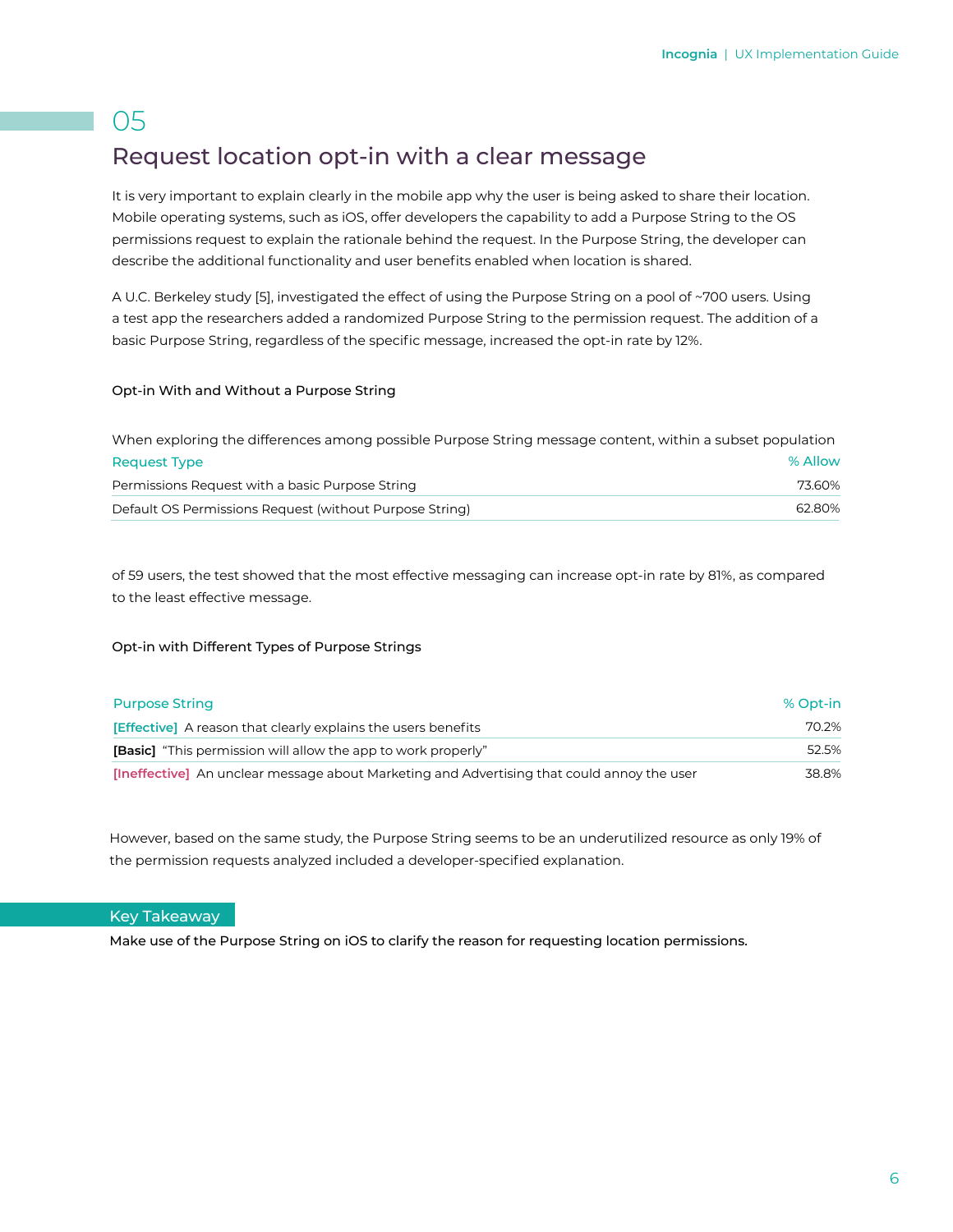## Categories and types of user messages

There are several explanations that may be added to a Purpose String and A/B tested to enable better user conversion. Example categories include:

| User benefit                                                                                                                    | <b>Message</b>                                                                       |
|---------------------------------------------------------------------------------------------------------------------------------|--------------------------------------------------------------------------------------|
| This Purpose String describes how granting location                                                                             | We use your location to manage                                                       |
| permission will benefit the user's experience on the app.                                                                       | your account and keep it safe                                                        |
| <b>User security</b><br>This Purpose String describes how granting location<br>permissions will keep the user's account secure. | We use your location data to authenticate<br>you and protect your account from fraud |
| <b>Information sharing</b>                                                                                                      | We'll only use your location information                                             |
| This Purpose String promises or guarantees that the accessed                                                                    | to improve your experience on this app.                                              |
| information will not be misused, or that it will only be used for                                                               | We do not sell or share your location                                                |
| the described purpose.                                                                                                          | data with third parties                                                              |
| Data storage                                                                                                                    | Any location data you share with                                                     |
| This Purpose String explains how and where the user's location                                                                  | us will be securely encrypted and                                                    |
| data will be stored.                                                                                                            | sent to our private servers                                                          |
| <b>Security</b><br>This Purpose String describes how the accessed information<br>will be protected against unauthorized access. | We will encrypt your location data and<br>store it securely on private servers.      |

It's also possible to combine the different messages:

#### **Security + Clear User Benefit**

*By sharing your location we can seamlessly authenticate you into your account without asking you for an OTP.*

*We use your location to increase the security of your account and protect your in-app transactions against fraud.*

*This application uses your location to validate whether transactions made by your credit card are legitimate. This improves fraud prevention and keeps your account safe.*

#### Key Takeaway

Provide a clear and transparent explanation to encourage the user to provide location opt-in.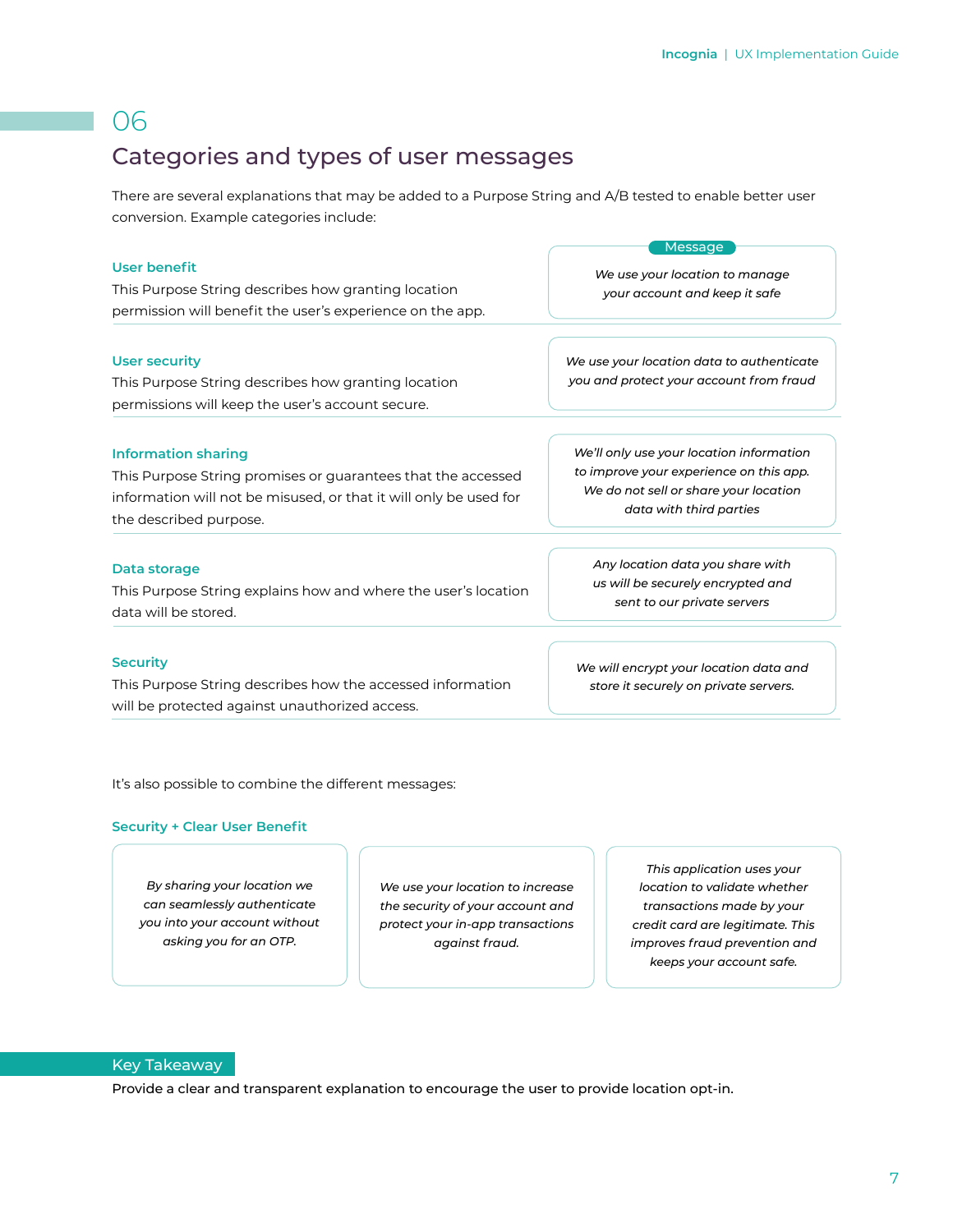## 07 Strategies for requesting location permission

There are many different ways to structure the user location permissions request. Below are the best practices most frequently used by app developers today:

#### Three approaches to location permissions:

#### **Minimalistic**

#### **Default OS Opt-in Request Only**

Standard Operation System permission request alert. iOS allows adding a "purpose string"to explain more about the request for location permission.

#### **Optimized**

#### **Primer Screen @ OS Opt-in Request**

Add a customized UX screen as pre-request to prime the user on the permission request prior to the standard OS permission alert.

#### **Reiterated**

#### **Two-step Looped Primer Screen @ OS Opt-in Request**

Present a customized UX screen to prime the user for the permission request. In case the user denies the permission request, add another screen to reiterate the request including the motivation before the user may definitely deny the permission request.

#### The Minimalist Approach: One chance to achieve opt-in

In this example, the developer only uses the Purpose String provided by the OS prompt to add context to the location opt-in request. This is both the simplest and most limiting way to ask for a location opt-in. The biggest drawback of only relying on the OS prompt to communicate the location request to the user is that it limits the amount of time you can request permissions. If the user denies the request, that remains their default until they manually change it in their device settings.

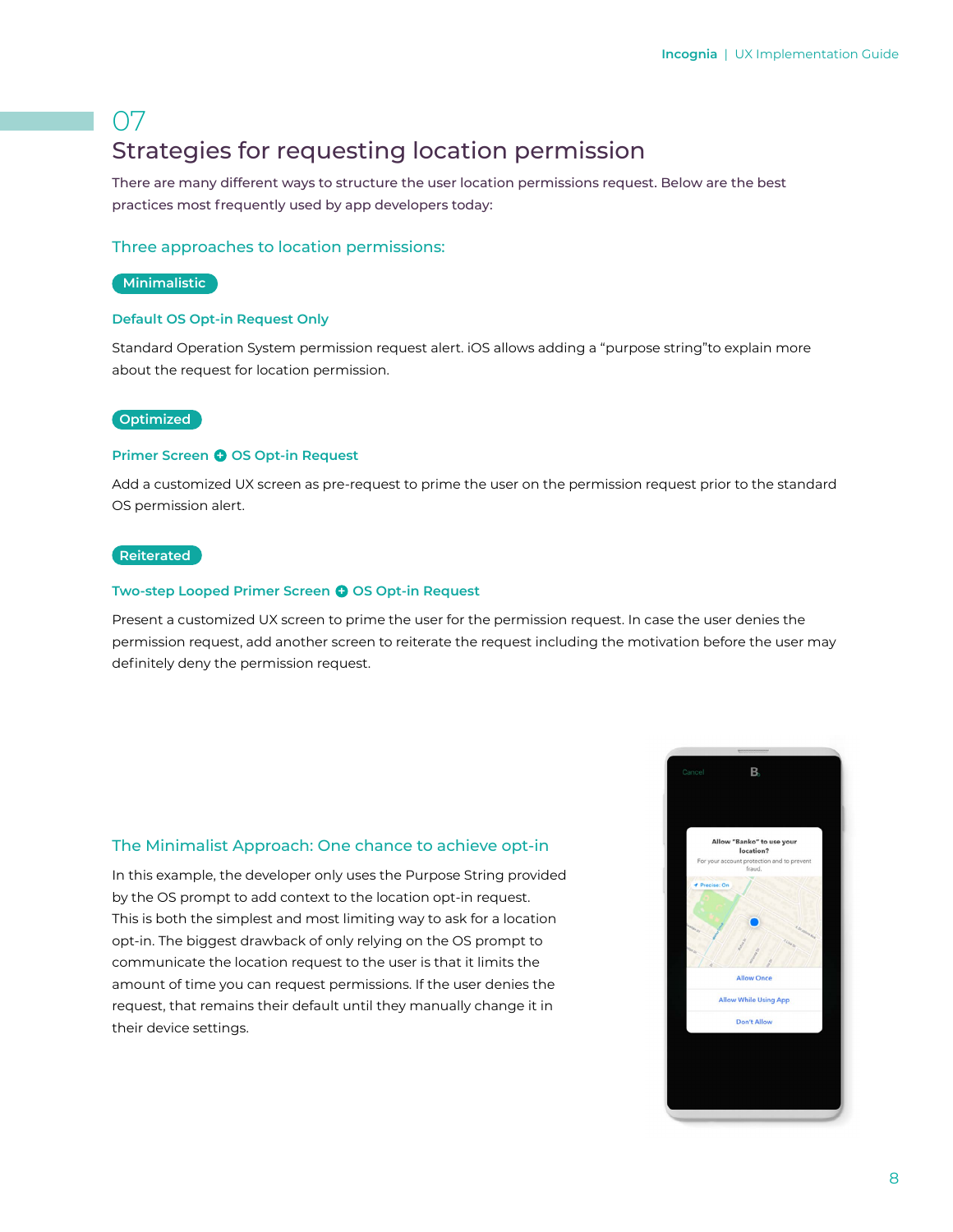#### Optimized: Two screen request

To increase the chances of catching users at the right time, apps often use a simple trick. They will show users a primer screen containing an unofficial request in advance of the OS prompt. This is called a "pre-permission" location screen and it gives app developers the opportunity to gauge the user's likelihood of opting in to ensure the prompt is not wasted.

A pre-permission screen is an overlay containing completely customizable visuals and an expanded explanation of how granting location access will benefit app users and how their privacy will be protected . There's no need to squeeze all the information into one sentence. Apps can make use of the screen space with custom text and visuals. Only once the user accepts the pre-permission request will the official dialog box be presented. If the user declines the primer, apps can decide to show permission requests again at another time.

#### There are two main benefits of this approach:

The pre-permissions request screen can include some educational information and describe to users why it is important to accept the request and what benefits they receive in return.

If users decide against accepting the permission, apps do not lose their chance to ask again. They can wait for a more appropriate time to ask again.

This is an example of a two screen request. It requires the user to approve the pre-permission or primer screen first and then respond to the official OS prompt.



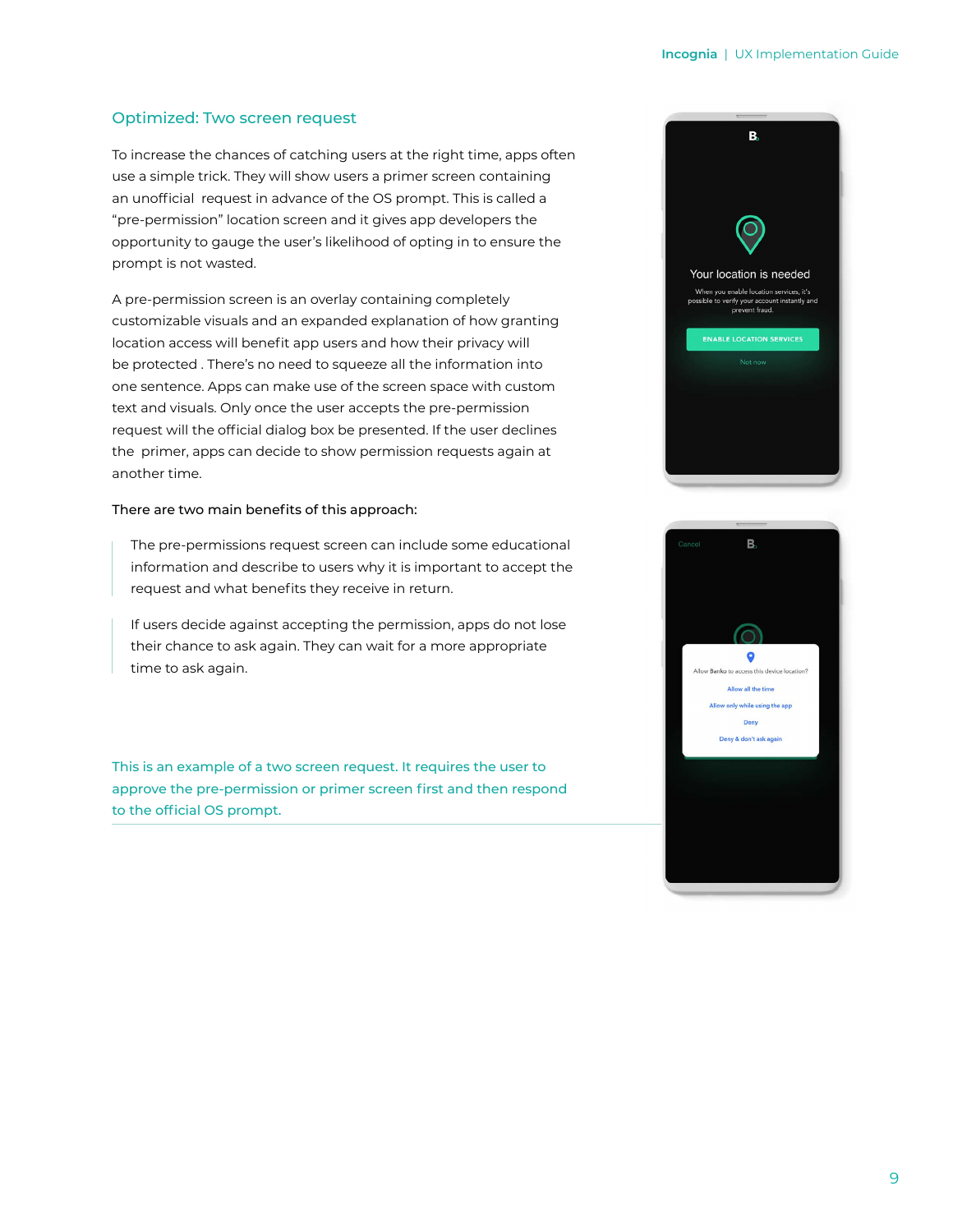#### Reiterated: Three screen request

With this approach, in the case where the user denies the unofficial pre-permissions screen, another screen can be immediately invoked to give the user another opportunity to accept.



**Clear Primers:** Two primer screens with concise explanation of request + warning prompt if "no" is initially selected

**Opt-In Request:** Only prompt the user to opt-in with the OS dialog once they select "Yes" on the primer screen

The "reiterated" or three screen request, basically is a variation of the Optimal approach: In this case you show the first screen with an unofficial or "pre-permissions" request and if the user denies it, you can send the user immediately to another screen to give the user another opportunity to accept.

**Recovery Plan:** As much as you optimize your permission dialogue and user flow, it is inevitable that some users will make the decision to not share their data. But all is not lost! Even if the user has initially opted-out of the request, you can provide a new screen with additional context on the limitations of not opting in and a shortcut to the app "settings" so users can easily re-enable permissions. It's best practice to make it easy for users to change their location settings at any time.



Here is an example of the settings screen for location permission in your app

#### Key Takeaway

It is critical to provide a good explanation to the user about why location permission is being requested. The optimal results can be obtained by presenting a customized UX screen to prime the user before the official permission request. It is recommended to use either the "Optimal" or the "Reiterated" request approach.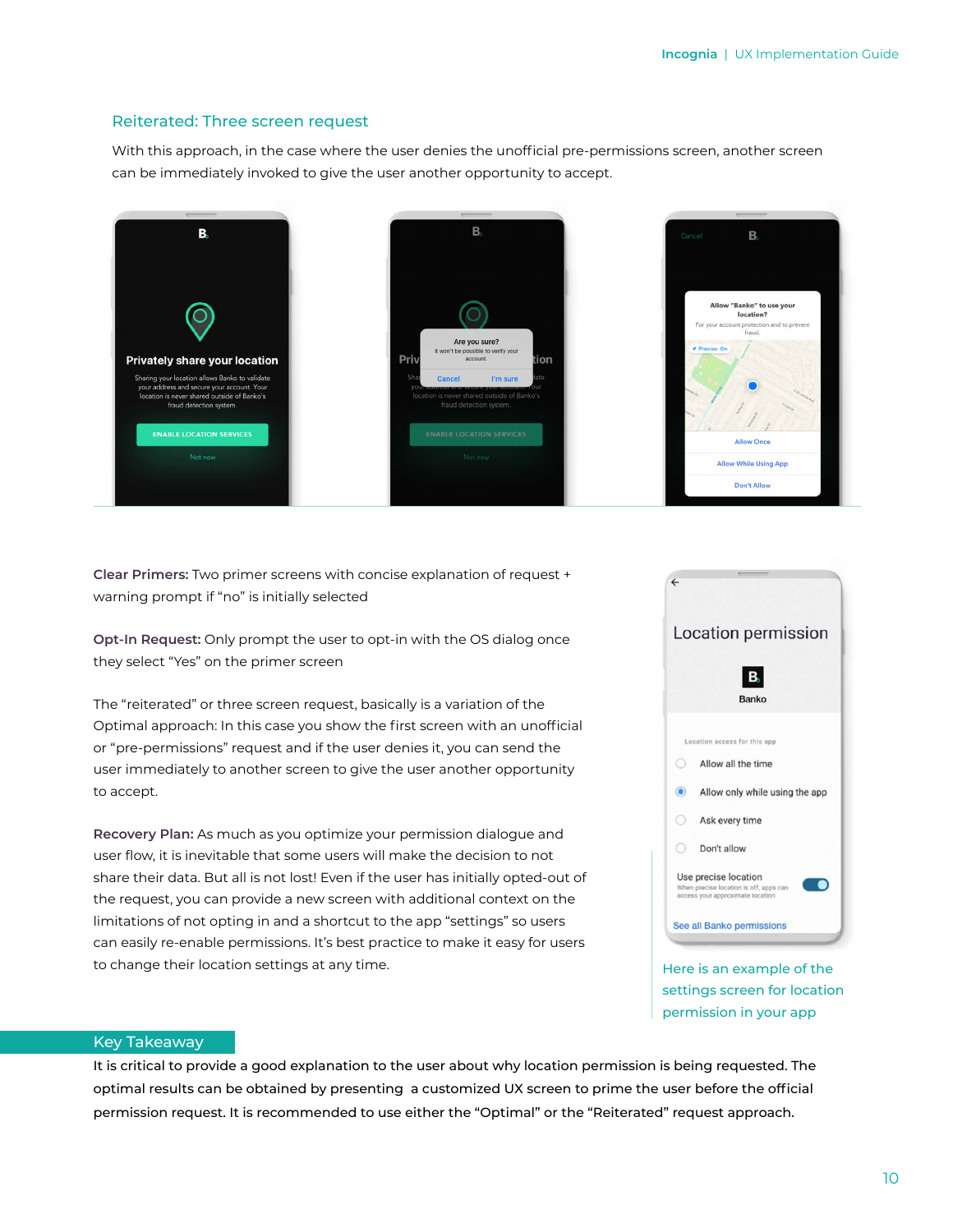## 08 When to ask for location permission

Users are more likely to agree to opt into location sharing when they are asked in the right context. The timing of the request should support the rationale provided in the prompt message. For example, when a user is searching for restaurants the app could request location to proactively suggest restaurants close by. Whenever possible, initiate a permission request when the user selects a feature that requires that permission. This approach gives the request important context and the user a feeling of control This makes it more likely for users to understand why the app is requesting it and leads to a higher conversion rate.

#### Example: Onboarding use case

Incognia provides real-time global mobile address validation during onboarding as part of identity verification. When a user provides their address to the mobile app, Incognia compares it with the user's current and historical location data to provide a risk assessment. To optimize the solution, the user should first be requested to share location before asking for the user address and passing to Incognia to make a risk assessment. Here is an example:

#### An example of this UX flow can be seen below: requesting location permission during onboarding





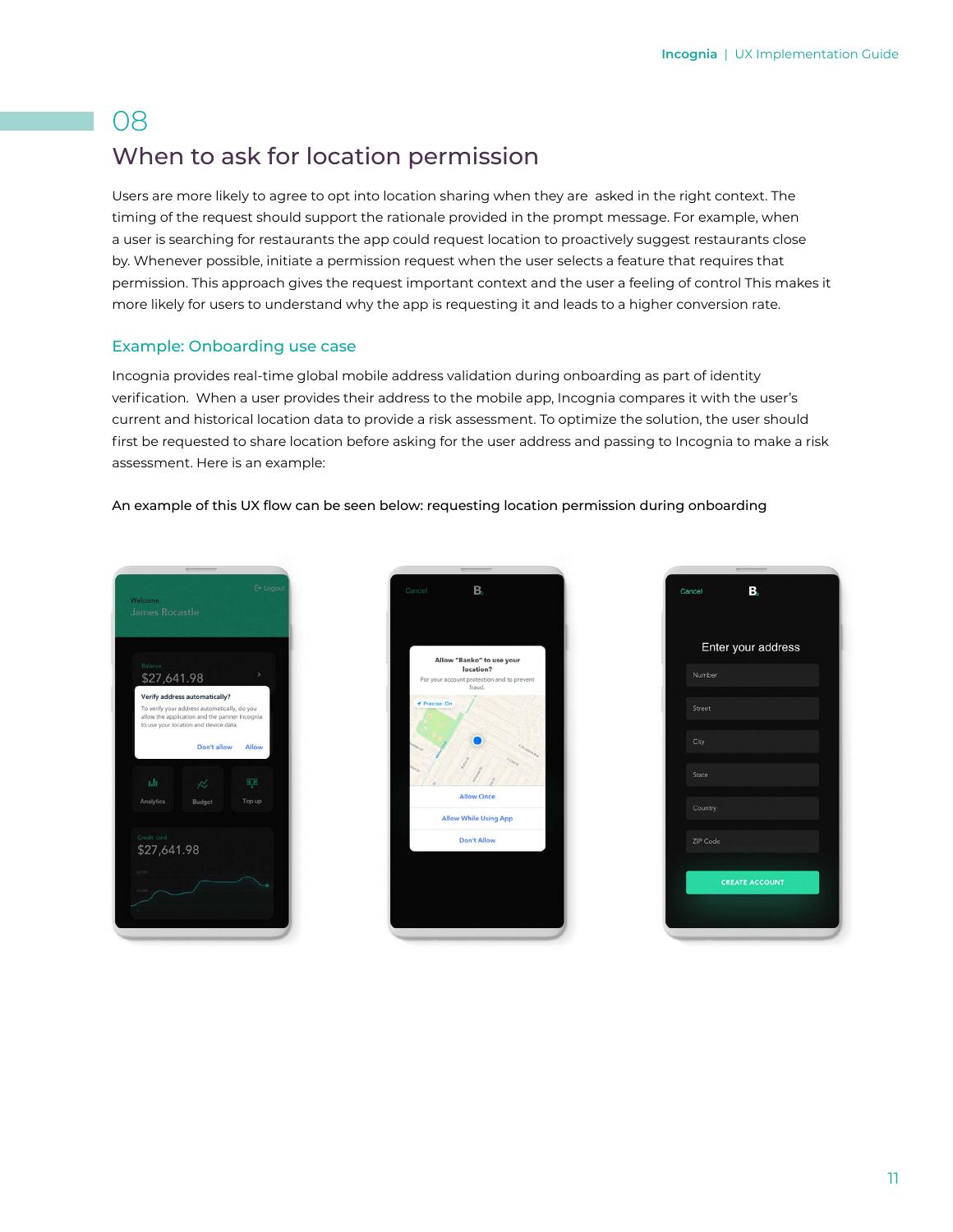#### Example: Login use case

Incognia provides frictionless zero-factor authentication that helps protect mobile accounts from account takeover fraud at login. To secure each login, Incognia will need to gather a location event when a user is logging in and therefore will require the user to opt-in to location "while using" the app. The need for the permissions level "while using" could be messaged in a primer screen as outlined above. For example, the user could be asked for location permission when the user logs into their account for the first time or when they are asked to choose a new password or pin.



#### Sensitive transactions use case

Incognia helps secure customer mobile accounts during sensitive transactions, such as large transfers, account recovery or other risky in-app transactions. In this case, the user should be prompted to share their location before they are permitted to complete the transaction.



#### Key Takeaway

Being strategic about when to prompt the user with the location request will increase opt-in rates.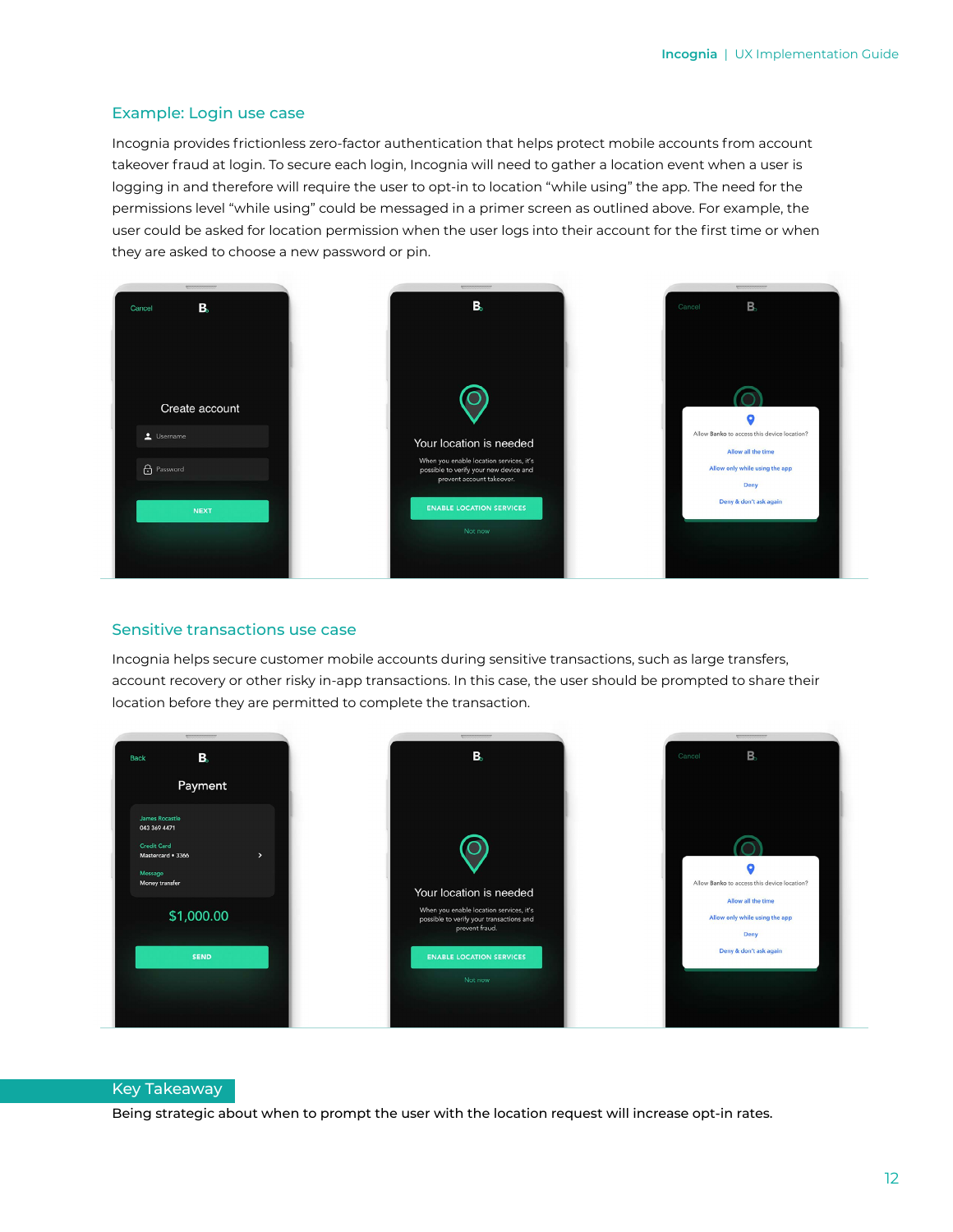## 09 Case Study: Location opt-in rate increased from 45% to 93%

In working with a fintech and following the recommendations in this UX guide, Incognia was able to help improve the location opt-in rate for a fintech app from 45% to 93%. [6]

Prior to optimization, the fintech app was obtaining a 45% location opt-in rate from users. The app was collecting permission from its users by prompting them with the a default OS message:

The fintech did not optimize the moment they were asking for the permission and was not using any "purpose string" or any "prepermissions" screen.



After consulting with Incognia and including the Incognia SDK for fraud prevention at sensitive transactions, the fintech chose to optimize by adopting the two screens their location permission request flow described above. The fintech:

#### 01

Moved the permission request so users were prompted right before the risky transaction

#### 02

Applied a pre-permissions screen to determine willingness to opt-in

#### 03

Added an appropriate Purpose String to explain why permissions were needed

The opt-in rate increased from 45% to 93%. Read the full location permissions case study details

[Read the case](https://www.incognia.com/resources/download-retail-financial-services-case-study-location-permissions?hsLang=en)  $-$ 

# B, Your location is needed you enable location services, it's verify your account instantly and<br>prevent fraud. **ENABLE LOCATION SERVICES**



#### Key Takeaway

Being strategic about when to prompt the user with the location request will increase opt-in rates.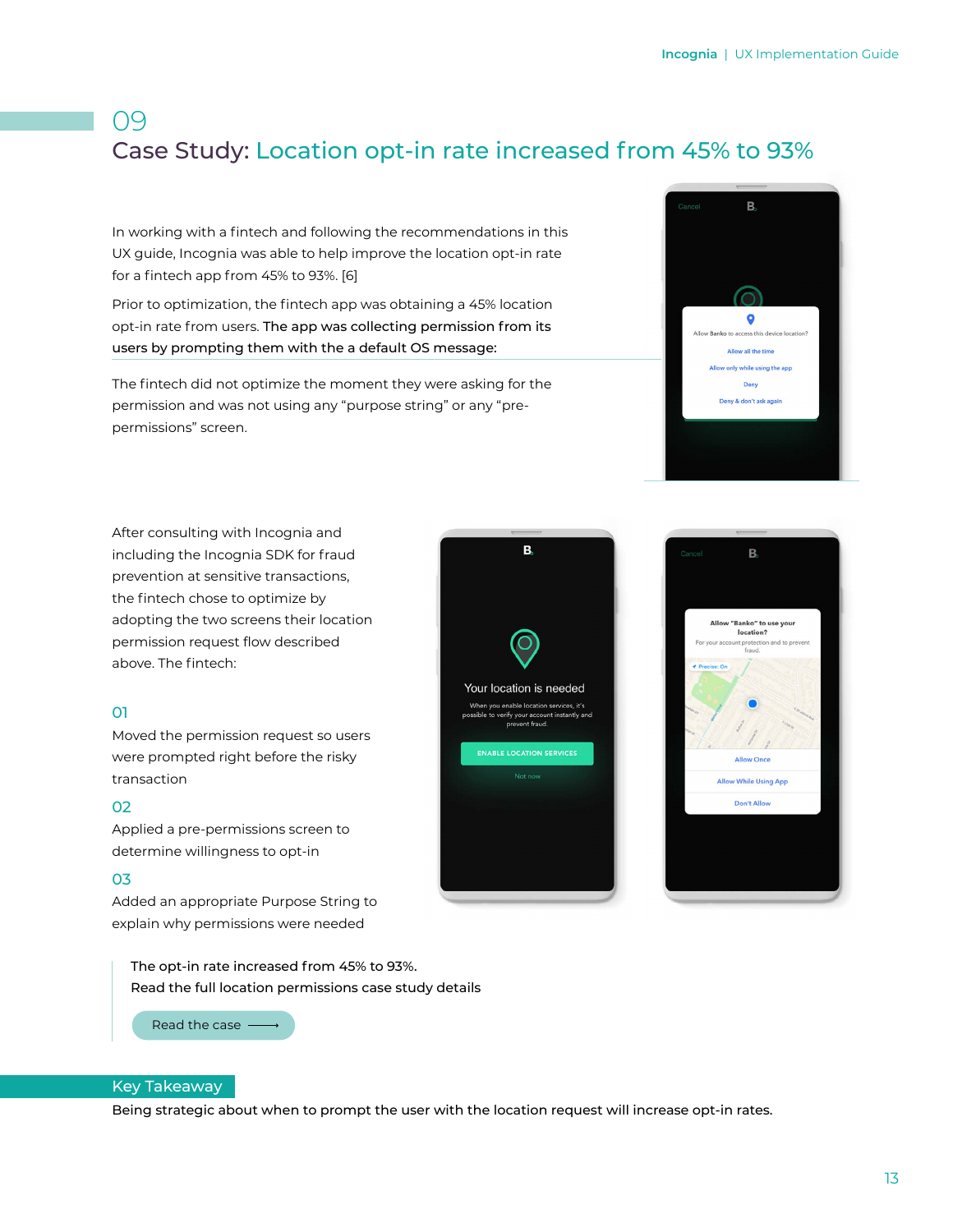## Declaring permissions requests to the app distribution stores

For optimal results using the Incognia SDK, the developer should request for a "precise location" in the App manifest (for example ACCESS\_FINE\_LOCATION permission in Android)



Before releasing an app with the Incognia SDK and the corresponding location permission requests, it is important to go through the new app release flow which is required by the app distribution stores, such as the Google Play Store and the App Store.

Google Play and Apple App stores require apps to substantiate their request for user location through an authorization process before launching the app in the market. In the app release flow, all permissions requested need to be declared to the distributing store. The Permissions Declaration Form is usually displayed during the App upload & release process. See below for an example of the permission declaration process that app developers need to follow with the leading app distribution stores:



#### Key Takeaway

Remember to declare that you are requesting location permissions from the user to the app store during the app release flow (Google Play and Apple App Store)

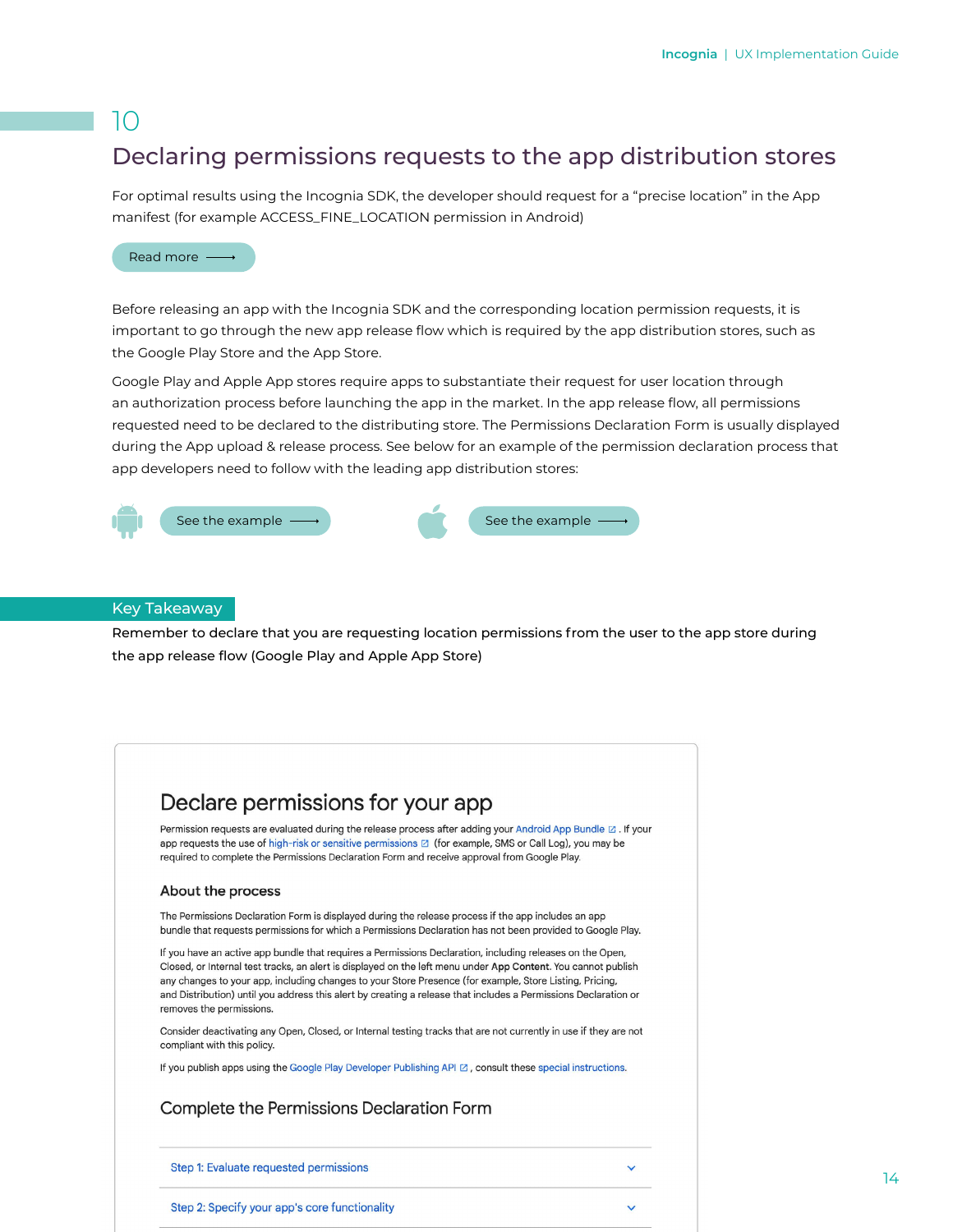## Conclusion

By implementing the recommendations and best practices in this UX guide, Incognia customers have successfully increased their location permission opt-in rate above 90%. Please do not hesitate to contact us if you have any questions.

# 12

## Key Takeaways

In summary make sure your location permission strategy touches on these 4 points:

#### 01

#### Be transparent

It is important that the user knows what data is being collected, how it will be used and what value they will derive in exchange.

#### 02

#### Communicate the end-user value

Clearly communicate the advantages that the user will gain in exchange for sharing their location.

#### 03

#### Time the request appropriately

Users are more likely to agree to permission requests when they get asked in the right context, for example before the feature that needs the permission is used.

#### 04

#### Start with a primer or pre-permissions screen

Using a primer or pre-permissions screen is recommended to provide more context to the user and test out their willingness to opt-in before prompting them with the OS request.

## 13 References

[1] [101 Unbelievable Online Form Statistics & Facts for 2022](https://wpforms.com/online-form-statistics-facts/)

[2] [Amazon FBA Conversion Rate](https://www.forumbrands.com/blog/amazon-conversion-rate/#:~:text=According%20to%20a%20study%20conducted,average%20conversion%20rate%20is%206%25)

[3] [Modeling Users' Mobile App Privacy Preferences: Restoring Usability in a Sea of Permission Settings \(Jialiu](https://www.usenix.org/system/files/conference/soups2014/soups14-paper-lin.pdf)  [Lin et al.\)](https://www.usenix.org/system/files/conference/soups2014/soups14-paper-lin.pdf)

[4] [Location Privacy: User Behavior in the Field \(Drew Fisher et al.\)](https://people.eecs.berkeley.edu/~daw/papers/location-spsm12.pdf)

[5] [The Effect of Developer-Specified Explanations for Permission Requests on Smartphone User Behavior](https://blues.cs.berkeley.edu/wp-content/uploads/2014/07/p91-tan.pdf)  [\(Joshua Tan et al.\)](https://blues.cs.berkeley.edu/wp-content/uploads/2014/07/p91-tan.pdf)

[6] [Incognia Location Permission Case Study](https://www.incognia.com/resources/download-retail-financial-services-case-study-location-permissions?hsLang=en)

[7] [How-to-series, Location Permission, 5 important considerations \(Incognia ebook\)](https://www.incognia.com/hubfs/US/Whitepapers%20and%20eBooks/How%20to%20series_Location%20permission_V7.pdf?hsLang=en)